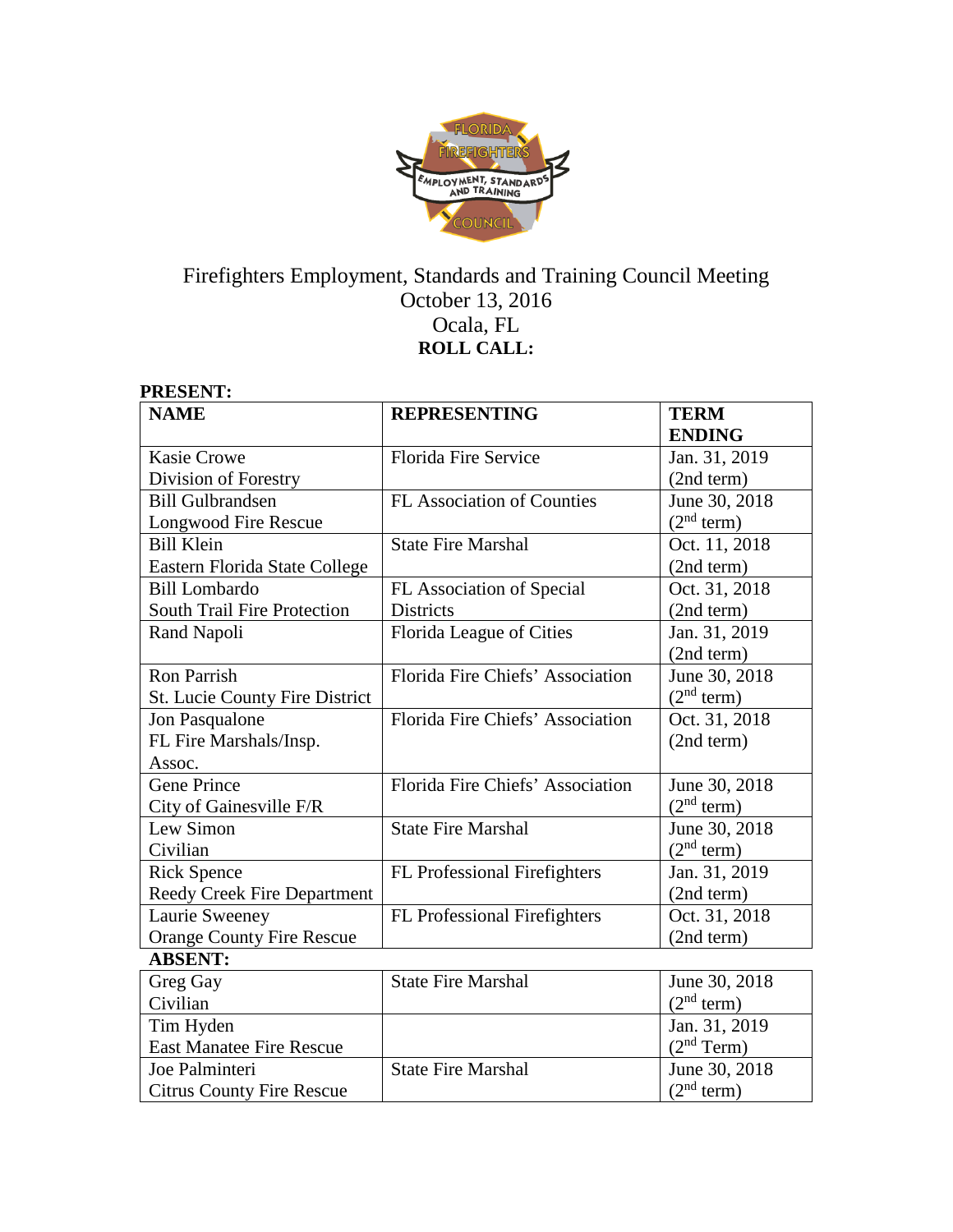The Firefighters Employment, Standards and Training Council meeting was called to order "unofficially".

Due to the Skype/Phone Conference system being down at the Fire College, this will not be considered an official meeting. No voting will take place as it was advertised as a conference call meeting.

The minutes from the Firefighters Employment, Standards and Training Council meeting held on July 8, 2016 will be up for approval at the January meeting.

## **REPORT FROM DIVISION:** *given by Julius Halas, Director*

- Rule Development
	- o Ag Tourism
	- o Volunteer Firefighter Assistance Grant
- New Assistant Director appointed
	- o Melvin Stone, former Training Center Director of Tallahassee Community College, and also formerly from Tampa Fire Rescue
- Trending
	- o Firefighter injuries
	- o Will take to national level
- Fire Prevention Codes
	- o Going through workshops/hearings in progress
- New Initiative
	- o Governor and CFO want all rules reviewed
	- o This is Division wide
	- o Emphasis on corrective action
- Felony Exemption Program
	- o Research completed
	- o Met with EMS
	- o FDLE has offered assistance/good information
	- o Exemption is only for "eligibility" for certification
	- o Modeled after FS 633.107
	- o If exemption is denied, applicants can seek an administrative review through FS 120.52
	- o If exemption IS granted, it means only that the individual is no longer disqualified by criminal history from being considered for certification or licensure. The applicant must still meet all other requirements of certification or licensure.
	- o Employment still remains in the hands of the hiring agency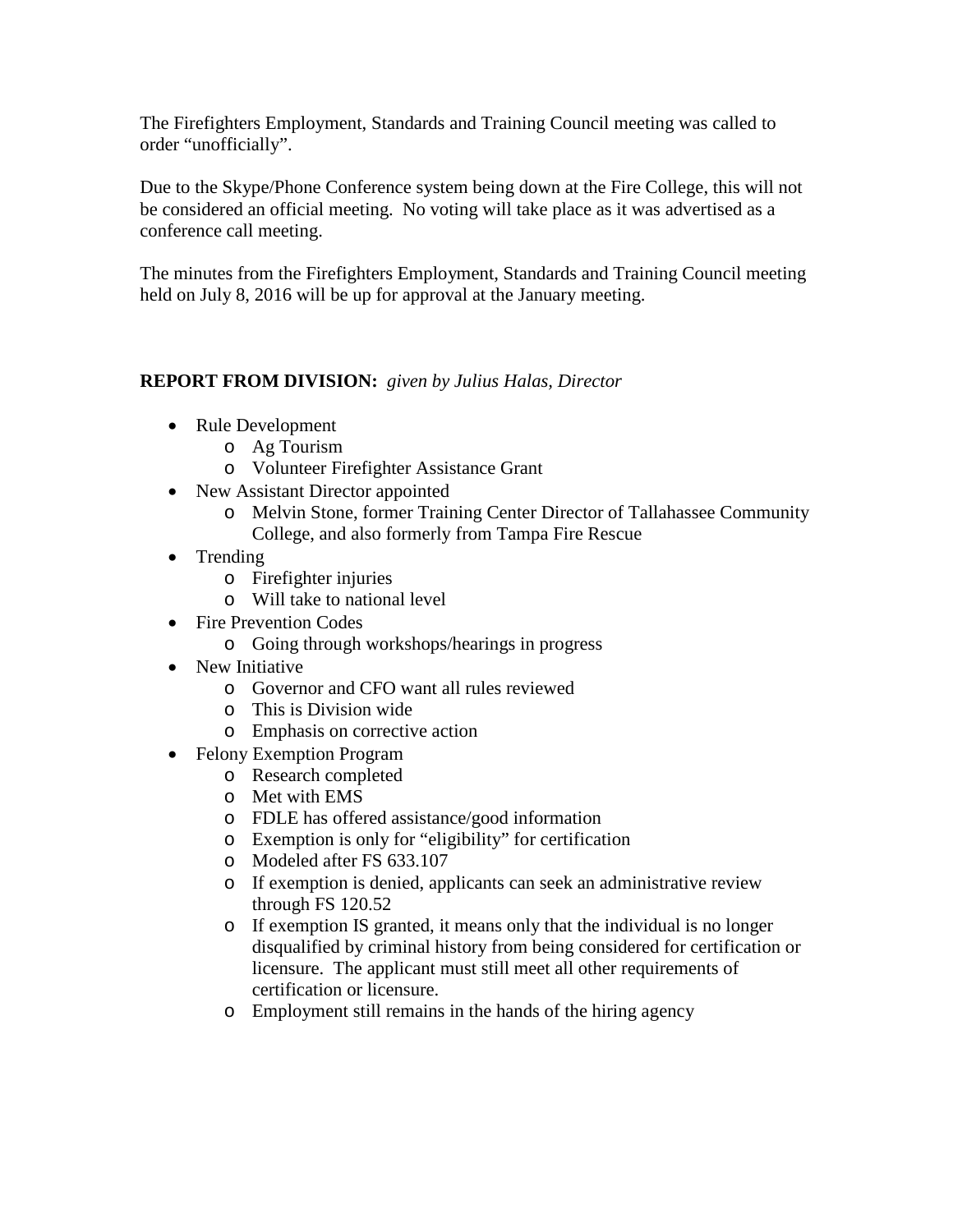## **REPORT FROM THE BUREAU:** *given by Mike Tucker, Acting Bureau Chief*

- Requests made to Bureau of Fire Standards & Training
	- o ARF Working group to discuss possibility of Florida specific certification
	- o Continuing education units for instructor's who teach class
		- **Working on a system for FCDICE to capture and track data**
- FCDICE
	- o 1.2 million LBR submitted for revamp
	- o October 19, 2016 course prefix changes deploy (handout provided)
- Rules
	- o FF Grant Assistance routed for rule hearing
	- o Fire Investigator routed for rule hearing
	- o Fire Inspector listening sessions in progress, possible workshop at Fire Rescue East
	- o Exam Day Rule in legal, will then go to rule workshop
	- o FF Death Benefit no request for hearing, moving forward
	- o FF Training Course update in process. Medical exam, added "while wearing SCBA".
- Cancer Symposium at FSFC
	- o Great turnout
	- o University of Miami did great presentation
	- o BFST will hold this symposium every year
- Annual mental health conference in the works
- "Visioning Session"
	- $\circ$  To be held January 5 6, 2017 at Fire College
	- o Expecting 80 participants
- Curriculum Development
	- o Result of Job Task Analysis
	- o Worked with legal, now moving forward. Request for quote has been issued.
	- o Vendors have six months to submit program.
- Campus Updates
	- o Burn building should be completed by April
	- o Rehab building will be stared soon
	- o Old Burn Building will be brought down

#### **OLD BUSINESS:** None

#### **NEW BUSINESS:** None

#### **AUDIENCE:**

Discussion on felony exemption/hospital policy not allowing felons at facility for clinical rotations, ride alongs, etc.